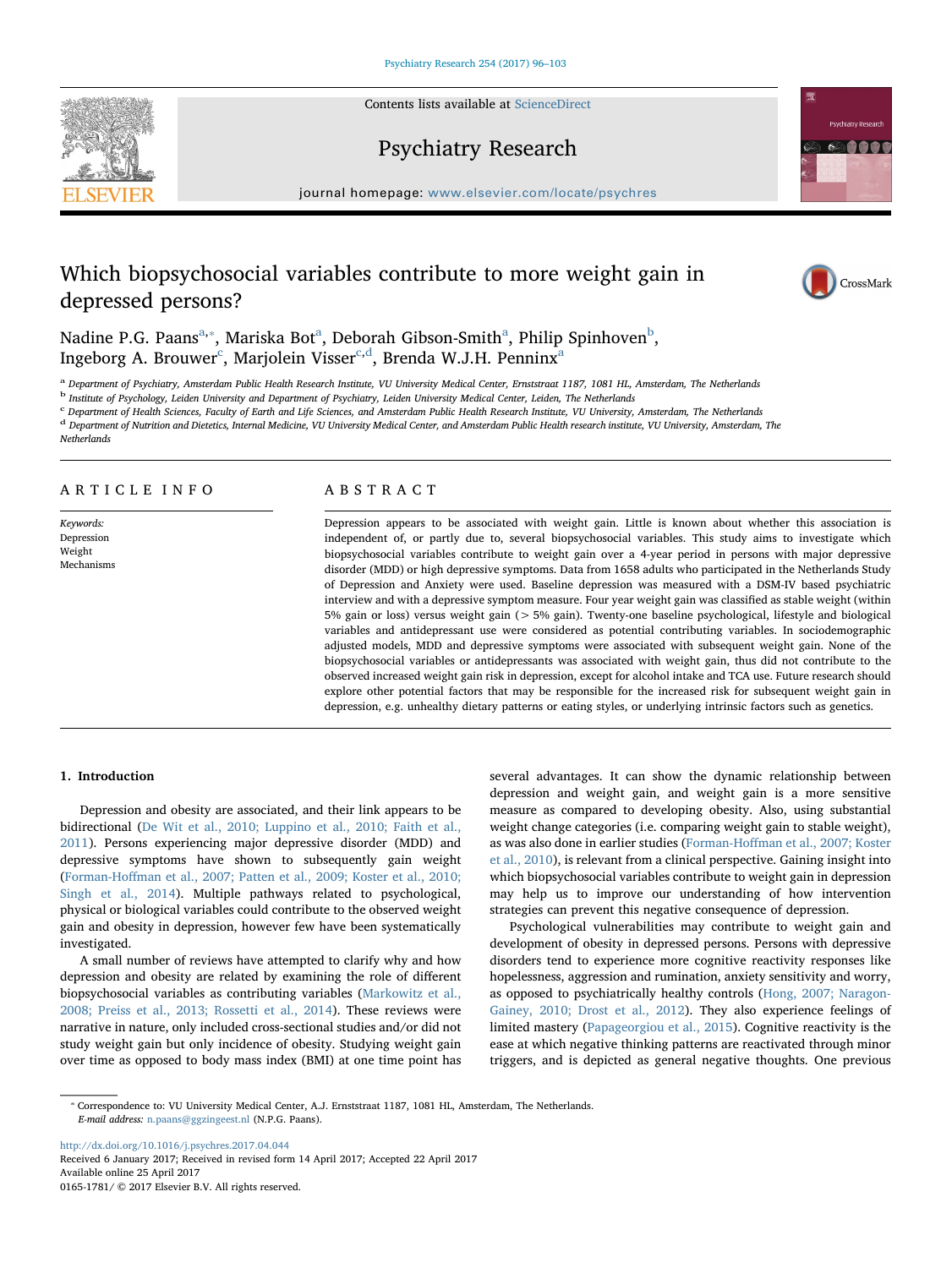study found cross-sectional associations between lower self-efficacy, strongly related to mastery, and higher body weight in depressed participants [\(Linde et al., 2004](#page-6-4)). We recently showed associations between higher cognitive reactivity and a high BMI in persons with current depression and anxiety disorder as compared to healthy controls ([Paans et al., 2016](#page-7-1)). [Markowitz et al. \(2008\)](#page-6-2) suggested there to be an indirect pathway from specific weight-related negative thoughts, associated to the psychological vulnerabilities we measure, to a worse self-care and subsequently a higher BMI. However, to date, no other studies have directly investigated whether these psychological vulnerabilities may contribute to the increased subsequent weight gain risk in depression.

Depression has also repeatedly been related to more unhealthy lifestyle aspects such as smoking, increased alcohol intake and less physical activity [\(Van Gool et al., 2007\)](#page-7-2). These lifestyle aspects are also related to obesity and weight gain [\(Filozof et al., 2004](#page-6-5); [World Health](#page-7-3) [Organisation \(WHO\), 2004](#page-7-3); [Ruotsalainen et al., 2015;](#page-7-4) [Traversy and](#page-7-5) [Chaput, 2015\)](#page-7-5). Furthermore, biological dysregulations might also contribute to weight gain in depression. It is known that MDD is associated with dysregulation in several immuno-metabolic processes such as autonomic nervous system dysregulation, HPA-axis dysfunction and inflammation ([Markowitz et al., 2008; Penninx et al., 2013\)](#page-6-2). These dysregulations have also been linked to obesity and food intake ([Hotamisligil, 2006; Messina et al., 2013](#page-6-6)). While several narrative reviews have already recognized these biological factors as possible contributing variables explaining how depression and obesity are related ([Markowitz et al., 2008; Rossetti et al., 2014; Singh, 2014](#page-6-2)), no previous studies have directly analyzed whether the association between depression and weight gain is (partly) due to these factors.

Alternatively, it is also possible that, as opposed to biopsychosocial external factors, the antidepressant treatment of MDD links depression to weight gain. Earlier studies have observed subsequent weight change in persons using antidepressants [\(Fava, 2000](#page-6-7)), while another study did not find an independent effect of antidepressant use on weight change ([Gibson-Smith et al., 2016\)](#page-6-8). Since the associations between antidepressant use and weight change remain unclear, we also considered treatment with antidepressants as a potential contributing variable.

A few studies have found associations between psychological vulnerabilities, lifestyle and biological variables, antidepressant use, and weight gain. However the evidence for the extent to which these are relevantly contributing is weak and inconclusive. Shedding more light on variables contributing to the association between depression and weight gain is important, since changes in weight can lead to overweight and obesity, which have serious health consequences such as cardiovascular diseases and diabetes [\(Field et al., 2004\)](#page-6-9). Also, more insight into these contributing variables can possibly help to tailor useful treatment strategies for depressed persons to prevent subsequent weight gain. Therefore, the aim of this 4-year prospective study is to examine which biopsychosocial factors and antidepressant use contribute to the observed increased weight gain in persons with MDD or high depressive symptoms as compared to healthy controls and those with low depressive symptoms.

# 2. Methods

# 2.1. Study sample

Data from the Netherlands Study of Depression and Anxiety (NESDA), an ongoing cohort study of people with depression and anxiety disorders and healthy controls were used. In order to represent diverse settings and developmental stages of psychopathology, 2981 adults (18–65 year) from the community (19%), general practice (54%) and specialized mental health care (27%) were included at baseline. Exclusion criteria were a primary clinical diagnosis of psychotic disorder, obsessive-compulsive disorder, bipolar disorder, or severe substance abuse disorder, and insufficient command of the Dutch

language. The research protocol was approved by the Ethical Committees of the contributing universities and all participants provided written informed consent. A detailed description of the NESDA study design can be found elsewhere [\(Penninx et al., 2008](#page-7-6)). Between September 2004 and February 2007, all participants underwent a baseline assessment containing an extended face-to-face interview conducted by a trained research assistant, which included a standardized diagnostic psychiatric interview (Composite International Diagnostic Interview (CIDI) version 2.1,[\(Wittchen, 1994](#page-7-7))) and self-report questionnaires.

For the current study, we selected participants with a diagnosis of current or remitted MDD along with controls with no history of depressive or anxiety disorders at baseline  $(n=2605)$ , excluding those with a pure anxiety disorder  $(n=373)$  and of whom data on psychiatric disorders was inconclusive  $(n=3)$ . We also excluded participants with no weight data ( $n=689$ ), women who were pregnant ( $n=43$ ) and persons with self-reported hyperthyroidism  $(n=15)$  at baseline or at 4year follow-up. In addition, we excluded participants who experienced  $> 5\%$  weight loss over four years (n=200), since it can be expected that this group has a different pathology ([Lamers et al., 2012](#page-6-10)), leaving 1658 participants for the main analyses. The excluded participants were significantly younger  $(p < 0.05)$ , more often female  $(p < 0.001)$ , had followed less years of education  $(p < 0.05)$ , had higher depressive symptom scores (Inventory of Depressive Symptoms,  $p < 0.001$ ), and had more often a diagnosis of depressive disorder at baseline ( $p < 0.05$ ).

#### 2.2. Depression measurements

At baseline, presence of a DSM-IV depressive disorder (MDD, dysthymia) was established using the Composite Interview Diagnostic Instrument (CIDI, version 2.1 ([Wittchen, 1994](#page-7-7))). The current sample included 655 participants with a current diagnosis (i.e. within the past 6 months), 530 participants with a remitted diagnosis, and 473 control participants (i.e. no lifetime history of psychiatric disorders). Severity of depressive symptoms in the past week was assessed with the 30-item Inventory of Depressive Symptomatology - Self Report (IDS-SR, range 0 to 84 ([Rush et al., 1996\)](#page-7-8)).

# 2.3. 4-year weight change

Height and weight were measured at baseline and 4-year follow-up by a trained research assistant. BMI was calculated as weight kilograms divided by height squared in meters  $(kg/m<sup>2</sup>)$ . As in earlier studies (Forman-Hoff[man et al., 2007; Koster et al., 2010; Gibson-Smith et al.,](#page-6-1) [2016\)](#page-6-1), we operationalized weight change based on  $> 5\%$  change in weight over a 4-year period from baseline weight. Weight change was classified as: weight stable (within 5% weight loss or gain) and weight gain ( $> 5\%$  weight gain).

# 2.4. Psychological vulnerabilities

Cognitive reactivity was measured by the Leiden Index of Depression Sensitivity-Revised (LEIDS-R, values range from 0 to 20 or 0 to 24 [\(Van der](#page-7-9) [Does, 2002](#page-7-9); [Williams et al., 2007\)](#page-7-10)). The LEIDS-R questionnaire assesses the extent in which dysfunctional cognitions are triggered during normal mood variations, three subscales (hopelessness/suicidality, aggression and rumination) were included. Anxiety sensitivity was measured by the Anxiety Sensitivity Index (ASI, values range from 0 to 64 [\(Reiss et al.,](#page-7-11) [1986\)](#page-7-11)), assessing the sensitivity to sensations of fear. Worrying was operationalized using the Penn-State Worry Index (PSWQ, values range from 16 to 80), examining the extent to which persons worry frequently and extensively ([Meyer et al., 1990\)](#page-6-11). The amount of feelings of mastery was assessed through the Pearlin Mastery Scale (values range from 5 to 25 [\(Pearlin and Schooler, 1978\)](#page-7-12)). All psychological vulnerabilities were measured at baseline, and were based on self-report questionnaires.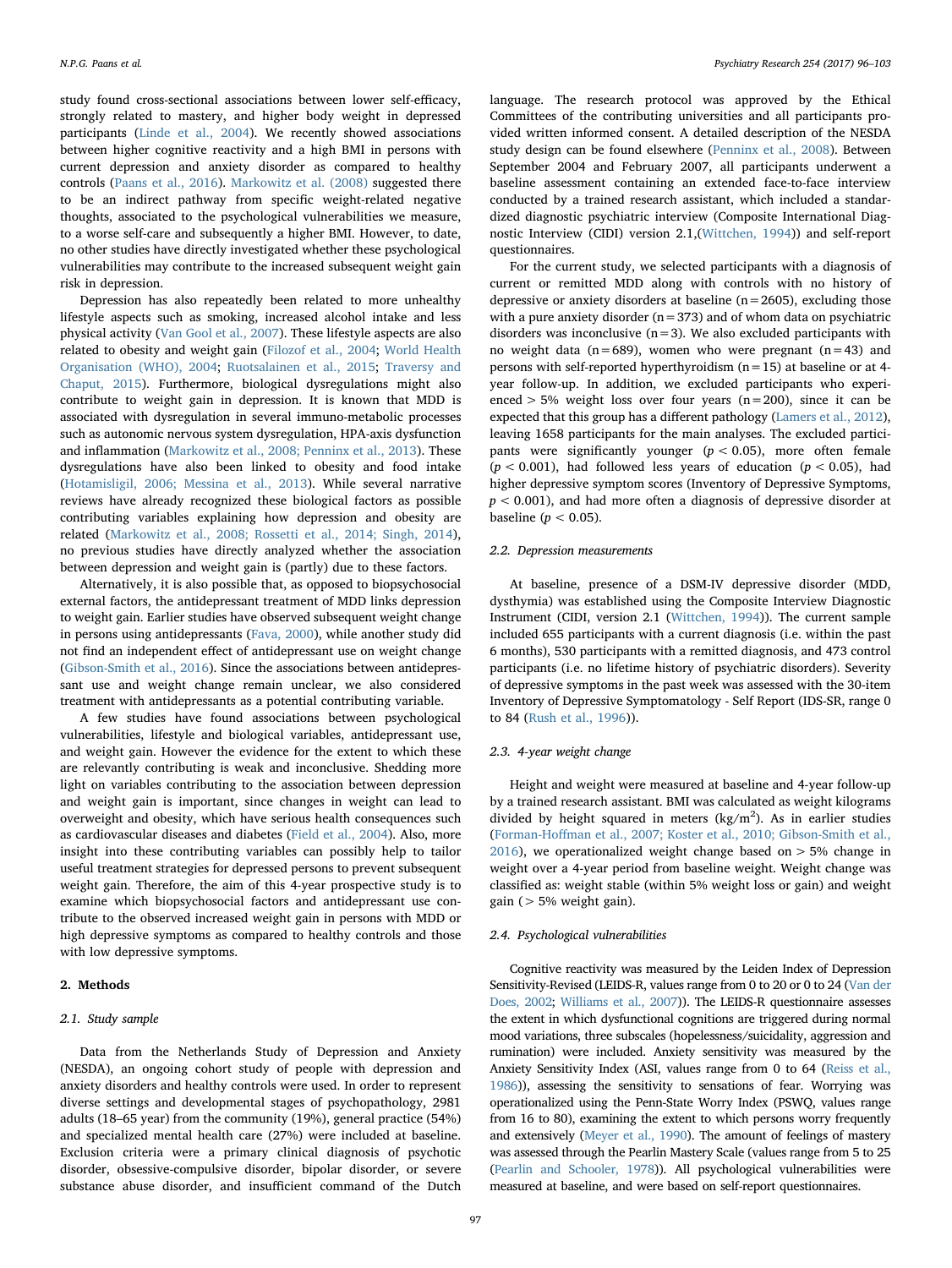# 2.5. Lifestyle factors

Baseline lifestyle factors contained smoking, alcohol use and physical activity. Smoking was operationalized by number of cigarettes per day. Alcohol use was expressed in number of drinks per week. Physical activity was examined using the International Physical Activity Questionnaire [\(Craig et al., 2003\)](#page-6-12) and expressed as overall energy expenditure in Metabolic Equivalent Total (MET in hours/week).

# 2.6. Indicators of physiological (stress-) systems

We included baseline biomarkers of pathophysiological systems consisting of the autonomic nervous system, inflammation, leptin and cortisol levels. Autonomic nervous system measurements were recorded with a "Vrije Universiteit Ambulatory Monitoring System" (VU-AMS), a lightweight portable device that records ECGs and changes in thorax impedance (impedance cardiography [ICG]) from a six-electrode configuration, which was worn for an average of 90 min during the baseline interview [\(Licht](#page-6-13) [et al., 2012\)](#page-6-13). From the VU-AMS recordings, heart rate (HR), respiratory sinus arrhythmia (RSA) and pre-ejection period (PEP) could be computed, as indicators of sympathetic and parasympathetic nervous system activity. For the inflammation markers and leptin levels, morning fasting blood samples were obtained and frozen at −80 °C. Circulating plasma levels of tumor necrosis factor-alpha (TNF-α), c-reactive protein (CRP) and interleukin-6 (IL-6) were used as markers of inflammation. These measurements were assessed with high sensitivity enzyme-linked immunosorbent assays, as described earlier [\(Vogelzangs et al., 2012\)](#page-7-13). Leptin concentrations were measured in ethylenediaminetetraacetic acid (EDTA) plasma using an enzyme-linked immunosorbent assay [\(Milaneschi et al., 2012](#page-6-14)). To examine HPA-axis functioning, subjects were instructed to collect saliva samples at home on a regular (preferably working) day at awakening, and 30, 45 and 60 min later, and in the evening ([Vreeburg et al., 2009\)](#page-7-14). We calculated the cortisol awakening curve (area under the curve with respect to the ground; AUCg), an estimate of the total cortisol secretion over the first hour after awakening [\(Pruessner et al., 2003](#page-7-15)), as well as evening cortisol levels by averaging two evening values (22:00 and 23:00).

# 2.7. Antidepressant treatment

Antidepressant use was assessed at baseline by asking participants to bring the packaging from all medications used in the previous month. These were classified according to the Anatomical Therapeutic Chemical (ATC) classification [\(World Health Organisation \(WHO\),](#page-7-16) [2014\)](#page-7-16). Antidepressants were grouped according to type and/or suspected effect on weight gain into the following three groups: tricyclic antidepressants (TCA's) (ATC code: N06AA), selective serotonin reuptake inhibitors (SSRIs) (ATC code: N06AB), and other antidepressants, 92% of which were mirtazapine (ATC code: N06AX11) and venlafaxine (ATC code: N06AX16), along with ATC codes N06AF, N06AG, and other N06AX. For all antidepressants a derived daily dose (DDD) was calculated by dividing the subject's daily dose used by the defined daily dose recommended by the [World Health Organisation \(WHO\) \(2014](#page-7-16)).

# 2.8. Covariates

Covariates were selected a priori based on findings based on other studies. Age, sex, years of education and baseline weight were assessed during the interview and included as potentially confounding variables.

# 2.9. Statistical analyses

Baseline sample characteristics were described as means and standard deviations, or percentages. For non-normally distributed variables the median and interquartile range were calculated. We first tested whether several depression indicators (i.e. current depressive disorder and remitted depressive disorder versus healthy controls, and

<span id="page-2-0"></span>

Fig. 1. Illustration of the total effect of depression on weight gain (c) and a statistical mediation design where depression is associated with weight gain directly (c′) and indirectly  $(a \times b)$  through a contributing variable.

depressive symptom severity; together referred to as depression) were associated with weight gain (as opposed to stable weight) using logistic regression analyses [\(Fig. 1](#page-2-0), pathway c). Only the associations of depression indicators that remained significantly related with weight gain after adjustment for sociodemographic covariates were included in the subsequent statistical mediation analyses.

To examine whether the associations between depression and 4-year weight gain appeared to be independent of, or appeared to be (partly) due to, 21 biopsychosocial variables and baseline antidepressant use, analyses according to the Hayes statistical mediation model were performed [\(Hayes, 2012\)](#page-6-15). This model was chosen because the goal of this study to understand how and why depression and weight gain are associated. Also, since depression and the potential contributing variables are in general associated, this statistical mediation model seemed the best choice ([Kraemer et al., 2001\)](#page-6-16). Values of all biopsychosocial and antidepressant use variables were standardized to create comparable effect sizes. For skewed variables, the natural logarithm was taken before standardizing. Weight gain over 4 years was considered as a categorical outcome variable (weight stable vs. weight gain), and analyses were done using both MDD versus healthy controls, and depressive symptom severity separately as independent variables. We applied statistical mediation analyses to test I) the associations between depression and potential contributing biopsychosocial variables (pathway a in [Fig. 1\)](#page-2-0); II) the associations between the contributing variables and weight gain (pathway b in [Fig. 1\)](#page-2-0); III) the direct associations between depression and weight gain, corrected for  $a \times b$  (pathway c' in [Fig. 1](#page-2-0)); and IV) the indirect associations between depression and weight gain through the contributing variables (pathway  $a \times b$ ). Analyses were performed using the Hayes SPSS 'process' macro, which allows the use of dichotomous outcomes and estimates the indirect associations of the independent variable on the dependent variable through the contributing variables ([Hayes, 2012](#page-6-15)). This method uses bootstrap resampling procedures, in which participants are randomly selected, with replacement, from the original sample. For each bootstrap sample the model is estimated and the parameters saved. The indirect association is deemed significant if the 95% bootstrap percentile confidence interval did not include zero. Number of bootstraps were set at 5000. Contributing variables were entered into the model separately first. Thereafter, variables found to be successfully contributing to the relationship between depression and weight gain at the previous analyses will be entered into a final "multiple mediation model". All analyses were adjusted for age, sex, years of education and baseline weight.

All analyses were conducted using SPSS version 21.0 (IBM Corp., Armonk, NY, USA). A p-value of 0.05 was considered statistically significant.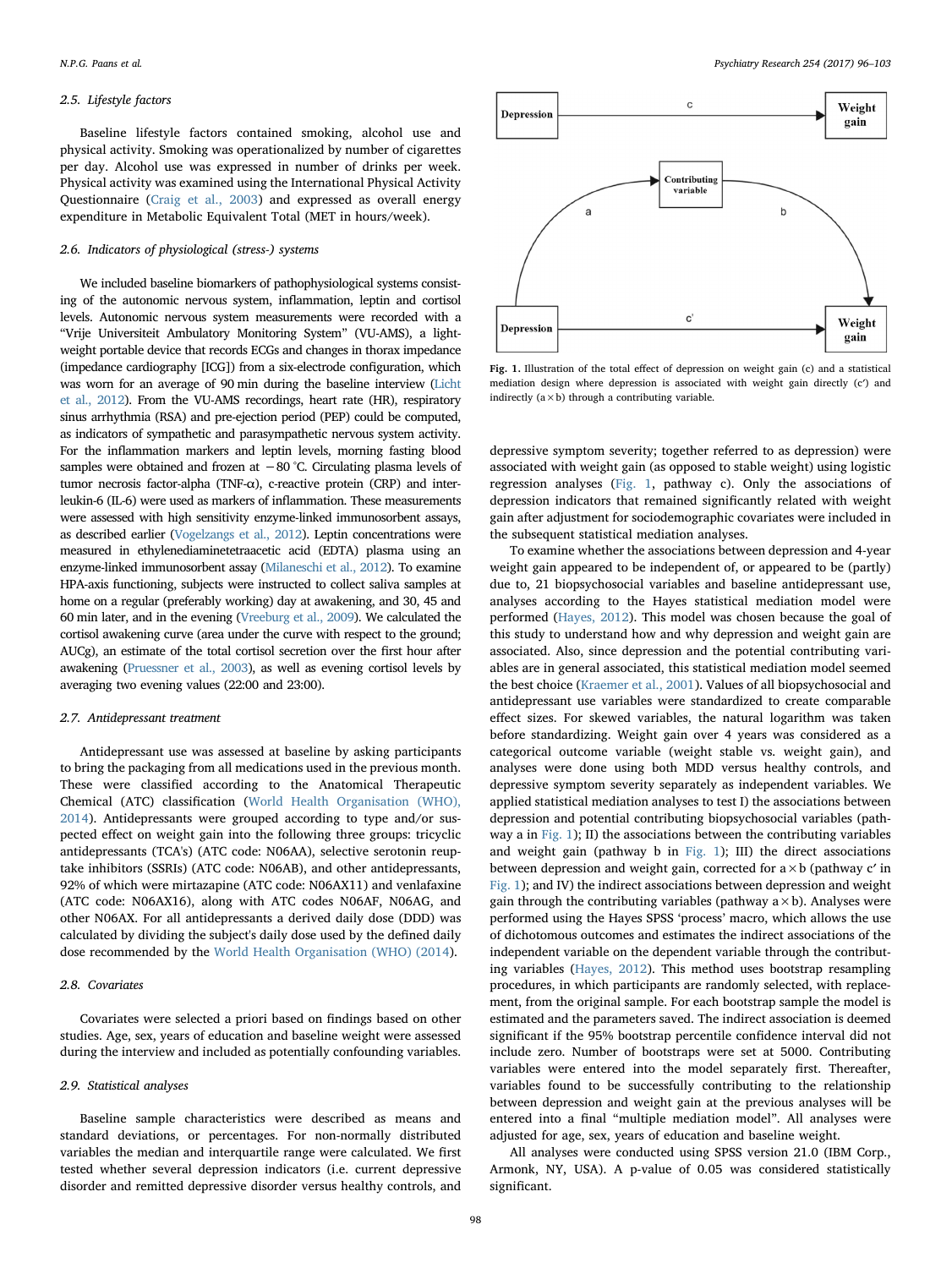#### <span id="page-3-0"></span>Table 1

Baseline sample characteristics per four-years weight change categories across patients and controls (N=1658).

| Sociodemographic variables<br>Age (years), mean (SD)   | 4-year weight stable $(n=1075)$<br>44.6 (12.6) | 4-year weight gain $(n=583)$<br>38.5 (12.9) |
|--------------------------------------------------------|------------------------------------------------|---------------------------------------------|
| Sex (% female)                                         | 63.2                                           | 66.7                                        |
|                                                        |                                                |                                             |
| Years of education                                     | 12.6(3.2)                                      | 12.2(3.1)                                   |
| Psychiatric variables and course                       |                                                |                                             |
| Depressive symptoms (IDS), mean (SD)                   | 19.0 (13.7)                                    | 22.2 (14.6)                                 |
| $<$ 80% of the time depressive symptoms $(\%)^a$       | 41.4                                           | 51.1                                        |
| $\geq$ of 80% of the time depressive symptoms $(\%)^a$ | 10.2                                           | 14.9                                        |
| Diagnosis status                                       |                                                |                                             |
| Controls (%)                                           | 30.9                                           | 24.2                                        |
| Remitted depressive disorder, %)                       | 34.7                                           | 26.9                                        |
| Current depressive disorder (%)                        | 34.4                                           | 48.9                                        |
| Antidepressant use (% yes)                             | 24.4                                           | 24.5                                        |
| No antidepressant use, stable <sup>a</sup>             | 21.7                                           | 30.7                                        |
| Started antidepressant use <sup>a</sup>                | 5.3                                            | 9.2                                         |
| Stopped antidepressant use <sup>a</sup>                | 11.3                                           | 11.5                                        |
| Chronic antidepressant use <sup>a</sup>                | 21.1                                           | 19.0                                        |
| TCA derived daily dose, mean (SD)                      | 0.02(0.17)                                     | 0.02(0.16)                                  |
| SSRI derived daily dose, mean (SD)                     | 0.22(0.62)                                     | 0.27(0.65)                                  |
| Other antidepressants derived daily dose, mean (SD)    | 0.06(0.31)                                     | 0.06(0.33)                                  |
|                                                        |                                                |                                             |
| Weight                                                 |                                                |                                             |
| Baseline weight, mean (SD)                             | 76.6 (15.8)                                    | 74.7(16.7)                                  |
| Body Mass Index ( $\text{kg/m}^2$ ), mean (SD)         | 25.5(4.7)                                      | 24.8 (5.0)                                  |
| 4-year weight change, mean (SD)                        | 0.3(2.1)                                       | 7.9(4.3)                                    |
| Psychological vulnerabilities                          |                                                |                                             |
| Hopelessness, median (IQR)                             | $3.0(1.0-6.3)$                                 | $4.0(2.0-8.0)$                              |
| Aggression/hostility, median (IQR)                     | $3.0(1.0-6.0)$                                 | $4.0(2.0 - 7.0)$                            |
| Rumination, mean (SD)                                  | 8.8(5.2)                                       | 9.6(5.4)                                    |
| Anxiety sensitivity, median (IQR)                      | 26.0 (21.0-33.0)                               | 27.0 (22.0-35.0)                            |
| Worry, mean (SD)                                       | 29.3 (12.0)                                    | 31.4 (12.1)                                 |
| Mastery, mean (SD)                                     | 17.7(4.5)                                      | 17.1(4.7)                                   |
| Lifestyle factors                                      |                                                |                                             |
| Alcohol (drinks/week), median (IQR)                    | $3.7(0.4 - 8.7)$                               | $5.8(0.2 - 8.2)$                            |
| Smoking (cigarettes/day), median (IQR)                 | $10(5.0-20.0)$                                 | $10(5.0-20.0)$                              |
|                                                        | 2784 (1398.0-5001.0)                           | 3058 (1371.8-5486.3)                        |
| Physical activity (MET-minutes/week), median (IQR)     |                                                |                                             |
| Biological factors and physiological stress systems    |                                                |                                             |
| Heart rate, mean (SD)                                  | 71.2 (9.7)                                     | 72.0 (9.2)                                  |
| Respiratory sinus arrhythmia, median (IQR)             | 36.5 (26.2-50.7)                               | 42.9 (29.8-59.7)                            |
| Pre-ejection period, mean (SD)                         | 120.4 (18.4)                                   | 120.7 (17.2)                                |
| C-reactive protein (mg/l), median (IQR)                | $1.1(0.5-2.9)$                                 | $1.1(0.5-2.9)$                              |
| Interleukin-6 (pg/l), median (IQR)                     | $0.9(0.5-1.3)$                                 | $0.8(0.5-1.2)$                              |
| Tumor necrosis factor-alpha (pg/ml), median (IQR)      | $0.8(0.6-1.1)$                                 | $0.8(0.6-1.1)$                              |
| Leptin $(\mu g/l)$ , median (IQR)                      | $10.9(5.1-19.3)$                               | $11.3(4.7-20.1)$                            |
| Cortisol awakening curve (AUCg; nmol/l/h), mean (SD)   | 18.9(6.7)                                      | 19.4 (7.6)                                  |
| Evening cortisol, median (IQR)                         | $4.9(3.4 - 6.6)$                               | $4.7(3.4-6.5)$                              |
|                                                        |                                                |                                             |

SD=standard deviation; IDS=Inventory of Depressive Symptoms; IQR=Interquartile range; TCA: Tricyclic antidepressants; SSRI: Selective serotonin reuptake inhibitors. Hopelessness, Aggression & Rumination subscales: Leiden Index of Depression Sensitivity-Revised; Anxiety sensitivity: Anxiety Sensitivity Index; Worry: Penn State Worry Questionnaire; Mastery: Pearlin Mastery Scale; Smoking: numbers of cigarettes per day; Alcohol use: amount of drinks per week, sum score; Physical activity: total minutes per day; AUCg: area under the morning curve with respect to the ground. Weight stable is defined as within 5% weight loss or gain over a 4-year period from starting weight. Weight gain is defined as > 5% gain in weight over a 4-year period from starting weight.

<span id="page-3-1"></span>Only for the patient group, over a period of four years.

# 3. Results

[Table 1](#page-3-0) shows the distribution of baseline study characteristics per weight change group (total  $n=1658$ , weight stable  $n=1075$ , weight gain n=583). The mean age of the total study sample at baseline was 42.3 years (SD=13.0), 64.4% was female and the participants had followed on average 12.5 years of education  $(SD=3.2)$ . The weight stable group contained relatively more healthy controls as opposed to the weight gain group [\(Table 1](#page-3-0)). The mean BMI of the weight stable group was  $25.5$  (SD = 4.7), and they gained on average 0.3 kg (SD = 2.1) over 4-years. The weight gain group had a mean BMI of 24.8 (SD=5.0), and gained on average  $7.9 \text{ kg}$  (SD = 4.3).

# 3.1. Associations between depression and subsequent weight gain (c)

Compared to healthy controls, patients with a current depressive disorder, but not those with a remitted depressive disorder, were

significantly more likely to gain > 5% of their body weight over a 4 year period [\(Table 2\)](#page-4-0). After adjustment for age, sex, years of education and baseline weight, this association remained significant (odds ratio (OR) 1.92, 95% confidence interval (CI) 1.48–2.50). Comparable associations were found for depressive symptom severity and weight change; after adjustment for confounding variables, there was a significant relationship between higher depressive symptoms and 4 year weight gain (OR 1.26, 95% CI 1.14–1.41).

# 3.2. Associations between depression and contributing variables (a)

[Table 3](#page-4-1), column I shows the associations between current MDD and each of the included potential contributing variables. As expected, almost all of the associations between MDD and the biopsychosocial variables and baseline antidepressant use were significant. Those with a current depressive disorder showed more and higher psychological vulnerabilities (hopelessness, aggression, rumination, anxiety sensitiv-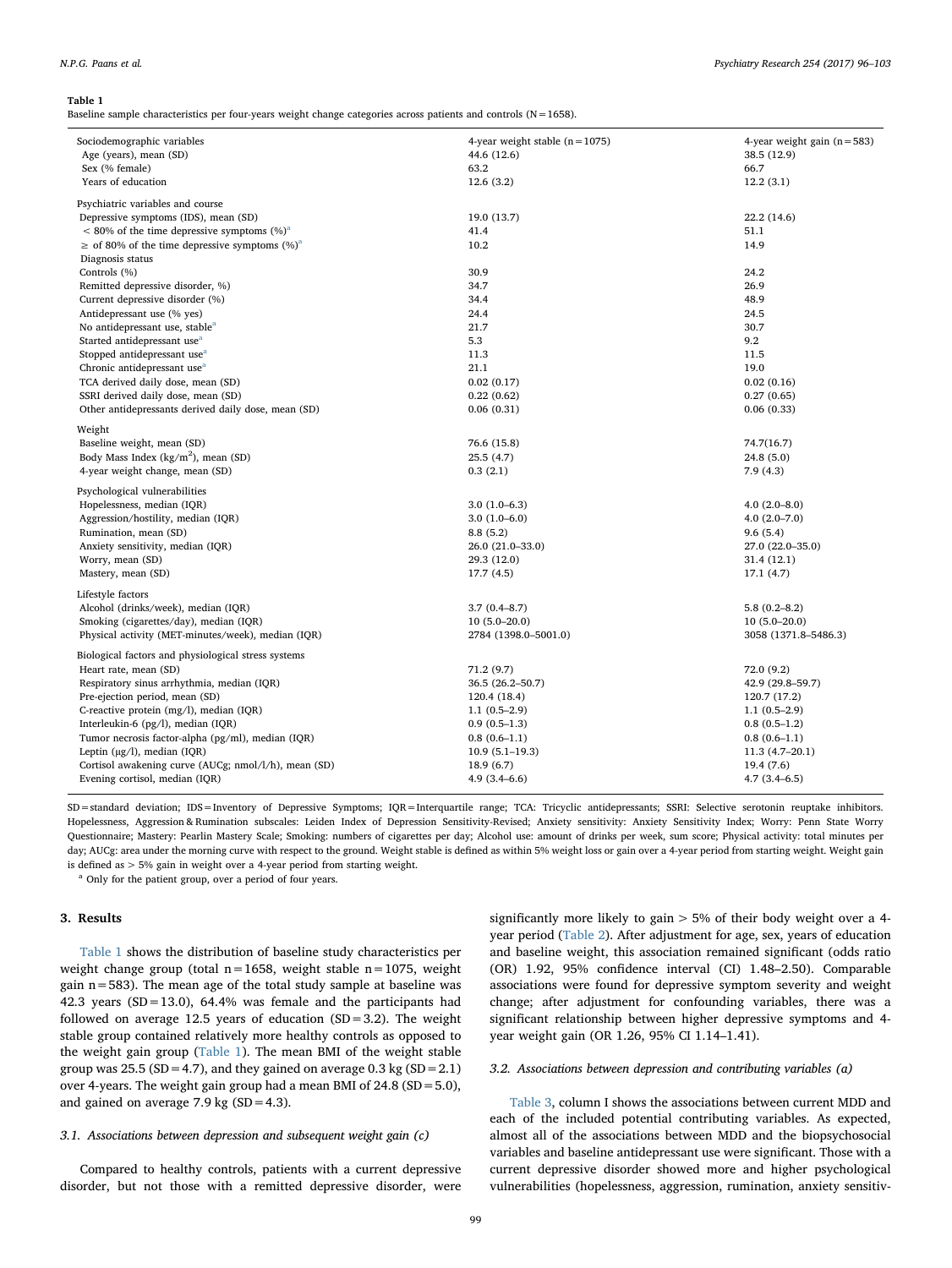#### <span id="page-4-0"></span>Table 2

Logistic regression analysis with Major Depressive Disorder (MDD; baseline) and Inventory of Depressive Symptomatology (IDS; baseline) as independent variables and 4-year weight change categories (weight stable n=1075; weight gain n=583) as dependent variable.

| 4-year Weight gain <sup>a</sup> |                                |  |
|---------------------------------|--------------------------------|--|
| Crude OR (95% CI)               | Fully adjusted OR $b$ (95% CI) |  |
|                                 |                                |  |
|                                 |                                |  |
| 1.00 (reference)                | 1.00 (reference)               |  |
| $0.99(0.76 - 1.30)$             | $1.10(0.83 - 1.46)$            |  |
| $1.81 (1.41 - 2.33)^{**}$       | $1.92(1.48 - 2.50)^{**}$       |  |
|                                 |                                |  |
|                                 |                                |  |
| $1.24(1.12 - 1.37)^{**}$        | $1.26$ $(1.14 - 1.41)^{**}$    |  |
|                                 |                                |  |

Abbreviations: OR, odds ratio.

 $*$  p < 0.01.

<span id="page-4-4"></span>\*\*  $p < 0.001$ .

<span id="page-4-2"></span><sup>a</sup> The reference category is weight stable.

<span id="page-4-3"></span><sup>b</sup> Adjusted for age, gender, years of education and baseline weight.

<span id="page-4-5"></span><sup>c</sup> Results are presented per standard deviation (SD) increase in IDS score.

ity and worry), smoked a higher number of cigarettes, showed a longer basal PEP (indicative of decreased SNS activity), higher cortisol levels, and higher baseline TCA, SSRI and other antidepressant derived daily doses, as compared to healthy controls (column I, [Table 3](#page-4-1)). They also

showed lower mastery, less alcohol intake and lower basal RSA (indicative of decreased PNS activity). Findings were similar for depressive symptom severity as independent variable, with addition of associations with higher leptin levels and less physical activity (column I, Supplementary Table 1), but now no associations with cortisol levels were apparent.

# 3.3. Associations between contributing variables and subsequent weight change (b)

From all the potential contributing variables investigated in the study, only alcohol intake was significantly associated with weight gain: those with higher alcohol intake were significantly less likely to gain weight during a 4-year period (column II, [Table 3;](#page-4-1) column II, Supplementary Table 1). Contrary to our expectations, none of the other potential contributing variables turned out to be significantly associated with weight gain.

# 3.4. Role of contributing variables in the association between depression and weight gain (c' and  $a \times b$ )

The direct associations of current depressive disorder on 4-year weight gain remained significant after adding all potential biopsychosocial variables and baseline antidepressant use to the model separately (column III, [Table 3\)](#page-4-1). The indirect associations of depression on weight gain through these contributing variables was not significant in any of

#### <span id="page-4-1"></span>Table 3

Statistical mediation analyses with separate contributing variables between current Major Depressive Disorder (yes/no; T0) and weight gain (T0–T4) via standardized psychological, lifestyle and biological variables (T0) controlling for T0 weight based on 5000 bootstrap resamples ( $N=1128$ ).

| Separate mediators                                  | L. Association between MDD<br>and contributing variable (a)<br>B(SE) | II. Association between<br>contributing variable and weight<br>gain (b) | III. Direct association<br>between MDD and weight<br>gain(c') | IV. Indirect association between MDD and<br>weight gain $(a \times b)$ |                   |
|-----------------------------------------------------|----------------------------------------------------------------------|-------------------------------------------------------------------------|---------------------------------------------------------------|------------------------------------------------------------------------|-------------------|
|                                                     |                                                                      | B (SE)                                                                  | B(SE)                                                         | B(SE)                                                                  | 95% CI            |
| Psychological vulnerabilities                       |                                                                      |                                                                         |                                                               |                                                                        |                   |
| (ln) Hopelessness                                   | 1.38(0.05)                                                           | 0.11(0.08)                                                              | 0.48(0.18)                                                    | 0.16(0.12)                                                             | $[-0.07; 0.38]$   |
| (ln) Aggression                                     | 0.87(0.06)                                                           | 0.01(0.07)                                                              | 0.63(0.15)                                                    | 0.01(0.06)                                                             | $[-0.11; 0.15]$   |
| Rumination                                          | 1.40 ${(0.05)}^{\ast\ast\ast}$                                       | $-0.001(0.08)$                                                          | 0.64(0.18)                                                    | $-0.001(0.12)$                                                         | $[-0.24; 0.22]$   |
| (ln) Anxiety Sensitivity                            | $1.10\,\, (0.05)^{***}$                                              | 0.03(0.07)                                                              | 0.59(0.16)                                                    | 0.03(0.08)                                                             | $[-0.14; 0.21]$   |
| Worry                                               | 1.48 $(0.05)$ ***                                                    | $-0.03(0.09)$                                                           | $0.68(0.19)$ **                                               | $-0.04(0.13)$                                                          | $[-0.30; 0.21]$   |
| Mastery                                             | $-1.38(0.05)$ ***                                                    | $-0.02(0.08)$                                                           | $0.60(0.18)$ **                                               | 0.03(0.01)                                                             | $[-0.20; 0.25]$   |
| Lifestyle factors                                   |                                                                      |                                                                         |                                                               |                                                                        |                   |
| (ln) Smoking                                        | $0.31 (0.06)$ ***                                                    | 0.08(0.07)                                                              | $0.69(0.14)$ ***                                              | 0.03(0.02)                                                             | $[-0.01; 0.07]$   |
| (ln) Alcohol use                                    | $-0.18(0.06)^{4}$                                                    | $-0.17(0.07)$ <sup>*</sup>                                              | $0.60(0.14)$ **                                               | 0.01(0.01)                                                             | [0.01; 0.08]      |
| (ln) Physical activity                              | $-0.21(0.06)$                                                        | 0.02(0.07)                                                              | $0.64\ (0.14)^{***}$                                          | 0.001(0.01)                                                            | $[-0.02; 0.04]$   |
| Biological factors and physiological stress systems |                                                                      |                                                                         |                                                               |                                                                        |                   |
| <b>Heart Rate</b>                                   | $-0.09(0.06)$                                                        | $-0.13(0.07)$                                                           | $0.67(0.14)$ ***                                              | 0.01(0.01)                                                             | $[-0.002; 0.01]$  |
| (ln) Respiratory Sinus<br>Arrhythmia                | $-0.14(0.05)$                                                        | 0.064(0.06)                                                             | 0.68(0.14)                                                    | $-0.01(0.01)$                                                          | $[-0.04; 0.01]$   |
| Pre-Ejection Period                                 | $0.14(0.06)$ **                                                      | 0.04(0.07)                                                              | $0.66(0.14)$ ***                                              | 0.01(0.01)                                                             | $[-0.01; 0.04]$   |
| $(ln)$ CRP                                          | 0.05(0.06)                                                           | $-0.04(0.07)$                                                           | 0.65(0.14)                                                    | $-0.002(0.01)$                                                         | $[-0.02; 0.004]$  |
| (ln) Interleukin-6                                  | 0.06(0.06)                                                           | 0.06(0.07)                                                              | $0.65(0.14)$ ***                                              | 0.004(0.01)                                                            | $[-0.003; 0.03]$  |
| $(ln)$ TNF- $\alpha$                                | 0.01(0.06)                                                           | $-0.03(0.07)$                                                           | 0.67(0.14)                                                    | $-0.003(0.01)$                                                         | $[-0.01; 0.01]$   |
| (ln) Leptin                                         | $-0.03(0.04)$                                                        | $-0.01(0.11)$                                                           | $0.61(0.14)$ ***                                              | 0.003(0.01)                                                            | $[-0.01; 0.02]$   |
| $AUCg$ (nmol/l/h)                                   | 0.20(0.07)                                                           | 0.08(0.09)                                                              | 0.44(0.16)                                                    | 0.02(0.02)                                                             | $[-0.01; 0.06]$   |
| (ln) Evening cortisol                               | 0.21(0.07)                                                           | 0.04(0.08)                                                              | 0.52(0.16)                                                    | 0.01(0.02)                                                             | $[-0.02; 0.05]$   |
| Psychiatric variables                               |                                                                      |                                                                         |                                                               |                                                                        |                   |
| TCA use (baseline)                                  | $0.13(0.04)$ **                                                      | $-0.25(0.13)$                                                           | 0.68(0.14)                                                    | $-0.03(0.13)$                                                          | $[-0.43; -0.003]$ |
| SSRI use (baseline)                                 | 0.66(0.05)                                                           | 0.01(0.06)                                                              | 0.64(0.14)                                                    | 0.01(0.04)                                                             | $[-0.07; 0.09]$   |
| Other antidepressants use<br>(baseline)             | 0.40(0.06)                                                           | 0.06(0.06)                                                              | 0.63(0.14)                                                    | 0.03(0.03)                                                             | $[-0.02; 0.07]$   |

Hopelessness, Aggression & Rumination subscales: Leiden Index of Depression Sensitivity-Revised; Anxiety sensitivity: Anxiety Sensitivity Index; Worry: Penn State Worry Questionnaire; Mastery: Pearlin Mastery Scale; Smoking: numbers of cigarettes per day; Alcohol use: amount of drinks per week, sum score; Physical activity: total minutes per day; CRP, C-reactive protein; TNF-α; Tumor necrosis factor alpha, AUCg: area under the morning curve with respect to the ground, TCA: Tricyclic antidepressants; SSRI: Selective serotonin reuptake inhibitors; All antidepressant use: Derived Daily Dose.

Analyses are controlled for age, gender, years of education and baseline weight. ln=natural logarithm transformation.

<span id="page-4-8"></span> $*$  p < 0.05.

<span id="page-4-7"></span>\*\* p < 0.01.

<span id="page-4-6"></span>\*\*\*  $p < 0.001$ .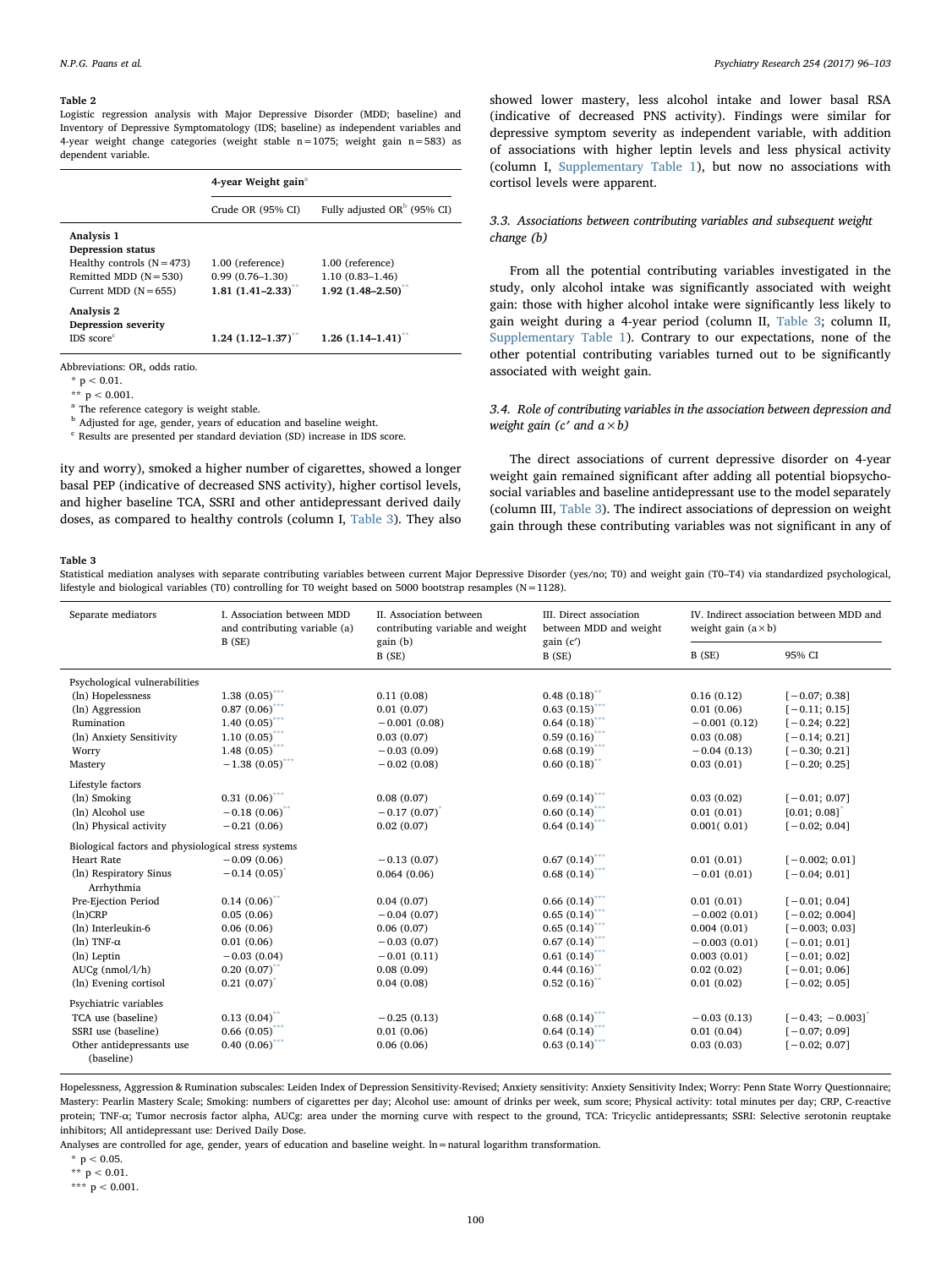the models (column IV, [Table 3\)](#page-4-1), except for the model with alcohol intake. Also, even though the direct association between TCA use and weight gain (b-path) was not significant, the significant indirect effect indicates a small negative effect of TCA use. Besides these two small effects, the associations between current depressive disorder and weight gain seems to be independent of almost all of the biopsychosocial variables or baseline antidepressant use. These findings were almost consistent in the models with depressive symptom severity (column III and IV, Supplementary Table 1).

# 3.5. Depression course and treatment trajectory

Since, except alcohol intake and TCA use, none of the biopsychosocial variables or baseline antidepressant use contributed to the observed weight gain in depression, we decided on performing posthoc analyses to investigate whether then the change in depression and treatment trajectories between baseline and 4-year follow up, as opposed to baseline characteristics, could contribute to the depression - weight gain association. To study whether depression course characteristics could identify those individuals who showed more weight gain, we included 4-year course of depressive symptom severity as measured by the Life Chart Interview (LCI), which is described in more detail elsewhere [\(Lyketsos et al., 1994;](#page-6-17) [Beekman et al., 2002](#page-6-18); [Penninx](#page-7-17) [et al., 2011\)](#page-7-17). We made three 4-year depression course categories (healthy controls, baseline current MDD but no chronic course, baseline current MDD with chronic course (> 80% of the time depressive symptoms)). We also included 4-year change in antidepressant use, with 5 categories (no antidepressant use because healthy control; current patients with no antidepressant use over 4-year; started antidepressant use; stopped antidepressant use; and continuous antidepressant use). Separate multinomial logistic regression analyses were done with 4-year depression course, or change in antidepressant use categories as independent variables, and 4-year weight gain as outcome. The control group was used as reference category in both analyses. Multinomial logistic regression analyses showed that both MDD patients with and without a chronic course trajectory had a significantly higher odds of gaining weight than healthy controls ([Table 4\)](#page-5-0). In addition, compared to healthy controls, MDD patients who never used antidepressants during 4-year follow-up, as well as MDD patients who started using antidepressants at some point during 4 year follow up, had a significantly higher odds of gaining weight ([Table 4](#page-5-0)). So, overall, also differences in course or treatment trajectories did not further differentiate in weight gain patterns over time.

# 4. Discussion

In this large-scale, prospective cohort study, we found a robust association of both current MDD as well as depressive symptoms with 4 year weight gain. This association was almost independent of the large range of psychological, lifestyle and biological variables and antidepressant use included in this study. Depressed participants showed lower alcohol intake, and where thereby more likely to gain weight over 4-year. Also, there seems to be a small indirect effect of TCA use, causing a small reduction of the direct association between depression and weight gain, although the effect has little overall impact. None of the other nineteen potential contributing baseline variables had an association with subsequent weight gain and therefore were not logical contributing factors to the observed increased risk in weight gain among depressed persons. The 4-year depressive symptoms or antidepressant use patterns did neither further differentiate the subsequent 4-year weight gain in depressed persons.

An explanation for not finding more significant contributing variables could be that there are other variables are involved, not tested in this study due to absence of data. For example, research has suggested that dietary intake and psychological eating styles can influence both depression and weight change. Several studies showed associations

#### <span id="page-5-0"></span>Table 4

Logistic regression analysis with 4-year course trajectory of depression and antidepressant use as independent variables and 4-year weight gain (weight stable n=686; weight gain  $n = 415$ ) as outcome.

|                                                     | 4-year Weight gain ( $>$ 5%) <sup>a</sup>                 |                                                       |  |
|-----------------------------------------------------|-----------------------------------------------------------|-------------------------------------------------------|--|
|                                                     | Crude OR (95% CI)                                         | Fully adjusted OR <sup>b</sup><br>(95% CI)            |  |
| Analysis $1^{\circ}$ (N = 1101)<br>Healthy controls | 1.00 (reference)                                          | 1.00 (reference)                                      |  |
| Current MDD, non-chronic<br>Current MDD, chronic    | $1.76$ $(1.35 - 2.29)^{*}$<br>$2.09(1.41 - 3.10)^{\circ}$ | $1.83(1.39 - 2.42)^{*}$<br>$2.35$ $(1.56 - 3.55)^{*}$ |  |
| Analysis $2d$ (N = 1277)                            |                                                           |                                                       |  |
| Healthy controls, no<br>antidepressant use          | 1.00 (reference)                                          | 1.00 (reference)                                      |  |
| Current MDD, no antidepressant<br>use over 4-year   | $1.94(1.44 - 2.61)^{*}$                                   | $2.02(1.48 - 2.74)$                                   |  |
| Current MDD, started<br>antidepressant use          | $2.36(1.48 - 3.76)$                                       | $2.50(1.54 - 4.06)$                                   |  |
| Current MDD, stopped<br>antidepressant use          | $1.40(0.95 - 2.07)$                                       | $1.43(0.96 - 2.15)$                                   |  |
| Current MDD, continuous<br>antidepressant use       | $1.23(0.89-1.70)$                                         | $1.41(1.00-1.97)$                                     |  |

Abbreviations: MDD, major depressive disorder; OR, odds ratio.

<span id="page-5-4"></span> $p \leq 0.001$ .

<span id="page-5-1"></span>The reference category is weight stable.

<span id="page-5-2"></span> $<sup>b</sup>$  Adjusted for age, gender, years of education and baseline weight.</sup>

<span id="page-5-3"></span><sup>c</sup> Chronic is defined as experiencing  $\geq$  80% of the time depressive symptoms over 4 years.

<span id="page-5-5"></span><sup>d</sup> Change in antidepressant use over 4 years.

between elevated depressive symptoms and more emotional eating and binge eating ([Drapeau et al., 2003; Konttinen et al., 2010; Skinner et al.,](#page-6-19) [2012\)](#page-6-19), as well as between MDD and binge eating disorder, and unhealthy dietary patterns [\(Grilo et al., 2009; McNaughton et al.,](#page-6-20) [2007; Lai et al., 2014](#page-6-20)). Also, it can be possible that not general negative thoughts, but only specific weight related negative thoughts are contributing to weight gain in depression [\(Markowitz et al., 2008](#page-6-2)). Alternatively, the comorbidity of depression and weight gain could be caused by the same underlying variables, that we did not measure. Several genes may be candidates for being an underlying variable, as indicated by a recent large, genome-wide study ([Hyde et al., 2016](#page-6-21)). Results of this genome-wide study showed there to be evidence for overlap between the genetic bases of depression and both overweight and obesity.

Our results also show that the 4-year course of depression does not predict the depression- weight gain association. Both the chronic and the non-chronic group showed significant associations with weight gain, the results do indicate that weight gain tended to be higher in the chronic group, although this was not significant. Furthermore, both patients who never used antidepressant medication during the 4-years and patients who started using antidepressants had higher odds of gaining weight compared to healthy controls. No association with weight gain was found for patients who were on antidepressants during the full four years. This would imply that the effect of antidepressant treatment on weight as reported in prior trials may be a rather acute short-term phenomenon, but is not visible over an extended period of time. Indeed one review of [Cassano and Fava \(2004\)](#page-6-22) found that when looking at the relative long term (> 6 months) effects of SSRI's versus placebo, patients who used SSRI's gained the same amount of body weight as control groups. However, another systematic review found effects of different types of antidepressants on weight gain both during the acute face ( $\leq 8$  weeks) and on the longer term [\(Fava, 2000](#page-6-7)). Alternatively, an earlier study of our group of [Gibson-Smith et al.](#page-6-8) [\(2016\)](#page-6-8) found no independent 2-year effect of antidepressant use on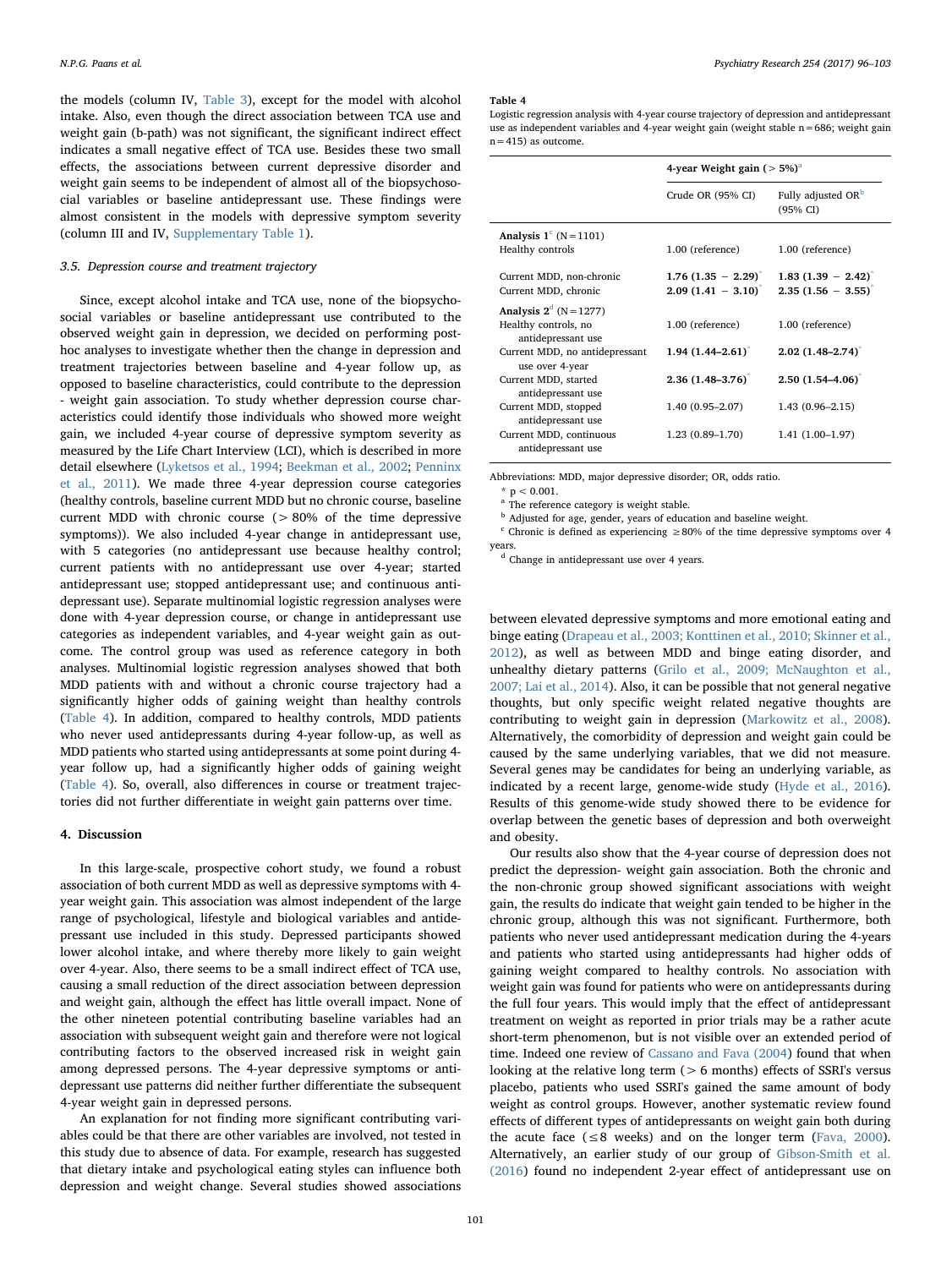weight gain after adding depression status to the analysis. More research on the long term effects of antidepressant use over multiple years is needed to draw firm conclusions.

The strengths of this study were the large dataset, and the fact that we had detailed depression characteristics for our sample, including DSM-based depression diagnosis as well as depressive symptom severity measurements. Also weight was measured by a trained interviewer rather than using self-reported weight, and we included a broad range of potential contributing variables. However, some limitations should be taken into account. First, we measured depression and biopsychosocial variables both at baseline, since no data was available of all biopsychosocial variables at a time point between baseline and outcome. Thereby we did not truly analyze the temporal relationships between depression, contributing variables and weight gain over time ([Kraemer et al., 2001\)](#page-6-16). Second, no information was available on food intake or psychological eating styles, while literature shows that these variables are also associated with both depression and weight change.

This is the first large-scale cohort study that investigated the role of a broad range of different psychological, lifestyle and biological variables, psychiatric course and antidepressant use in the association between depression and prospective weight change. We confirmed the relationship of depressive disorder and depressive symptoms with 4 year weight gain, and showed that this robust relationship was not dependent of several biopsychosocial and antidepressant use variables, with the exception of alcohol intake and TCA use. Depression course trajectories and antidepressant medication use over the 4-year neither did further differentiate weight gain in depressed persons. Further research should focus on the question whether the depression - weight gain association is caused by other underlying factors. Solving this puzzle can have huge impact on the prevention of weight gain, and subsequent weight-related diseases and disorders, in patients with depression.

# Role of the funding source

Funding for this paper was provided by the European Union FP7 MooDFOOD Project 'Multi-country cOllaborative project on the rOle of Diet, FOod-related behaviour, and Obesity in the prevention of Depression' (Grant agreement no. 613598).

### Conflicts of interest

None.

#### Appendix A. Supporting information

Supplementary data associated with this article can be found in the online version at <http://dx.doi.org/10.1016/j.psychres.2017.04.044>.

#### References

- <span id="page-6-18"></span>[Beekman, A.T.F., Geerlings, S., Deeg, D., Smit, J., Schoever, R., De Beurs, E., Braam, A.,](http://refhub.elsevier.com/S0165-1781(17)30026-4/sbref1) [Penninx, B.W.J.H., van Tilburg, W., 2002. The natural history of late-life depression.](http://refhub.elsevier.com/S0165-1781(17)30026-4/sbref1) [Arch. Gen. Psychiatry 59, 605](http://refhub.elsevier.com/S0165-1781(17)30026-4/sbref1)–611.
- <span id="page-6-22"></span>[Cassano, P., Fava, M., 2004. Tolerability issues during long-term treatment with](http://refhub.elsevier.com/S0165-1781(17)30026-4/sbref2) [antidepressants. Ann. Clin. Psychiatry 16, 15](http://refhub.elsevier.com/S0165-1781(17)30026-4/sbref2)–25.
- <span id="page-6-12"></span>Craig, C.L., Marshall, A.L., Sjöströrm, M., Bauman, A.E., Booth, M.L., Ainsworth, B.E., Pratt, M., Ekelund, U., Yngve, A., Sallis, J.F., Oja, P., 2003. International physical activity questionnaire: 12-country reliability and validity. Med. Sci. Sports Exerc. 35, 1381–1395. [http://dx.doi.org/10.1249/01.MSS.0000078924.61453.FB.](http://dx.doi.org/10.1249/01.MSS.0000078924.61453.FB)
- <span id="page-6-0"></span>De Wit, L., Luppino, F., van Straten, A., Penninx, B., Zitman, F., Cuijpers, P., 2010. Depression and obesity: a meta-analysis of community-based studies. Psychiatry Res. 178, 230–235. <http://dx.doi.org/10.1016/j.psychres.2009.04.015>.
- <span id="page-6-19"></span>Drapeau, V., Provencher, V., Lemieux, S., Després, J.-P., Bouchard, C., Tremblay, A., 2003. Do 6-y changes in eating behaviors predict changes in body weight? Results from the Québec Family Study. Int. J. Obes. 27, 808–814. [http://dx.doi.org/10.](http://dx.doi.org/10.1038/sj.ijo.0802303) [1038/sj.ijo.0802303](http://dx.doi.org/10.1038/sj.ijo.0802303).
- Drost, J., Van der Does, A.J.W., Antypa, N., Zitman, F.G., Van Dyck, R., Spinhoven, P., 2012. General, specific and unique cognitive factors involved in anxiety and depressive disorders. Cogn. Ther. Res. 36, 621–633. [http://dx.doi.org/10.1007/](http://dx.doi.org/10.1007/s10608-011-9401-z)

N.P.G. Paans et al. *Psychiatry Research 254 (2017) 96–103*

[s10608-011-9401-z](http://dx.doi.org/10.1007/s10608-011-9401-z).

- Faith, M.S., Butryn, M., Wadden, T., Fabricatore, A., Nguyen, A.M., Heymsfield, S.B., 2011. Evidence for prospective associations among depression and obesity in population-based studies. Obes. Rev. 12, 438–453. [http://dx.doi.org/10.1111/j.](http://dx.doi.org/10.1111/j.1467-789X.2010.00843.x) [1467-789X.2010.00843.x.](http://dx.doi.org/10.1111/j.1467-789X.2010.00843.x)
- <span id="page-6-7"></span>[Fava, M., 2000. Weight gain and antidepressants. J. Clin. Psychiatry 61, 37](http://refhub.elsevier.com/S0165-1781(17)30026-4/sbref8)–41 (doi: [10926053\).](http://refhub.elsevier.com/S0165-1781(17)30026-4/sbref8)
- <span id="page-6-9"></span>Field, A.E., Manson, J.E., Laird, N., Williamson, D.F., Willett, W.C., Colditz, G.A., 2004. Weight cycling and the risk of developing type 2 diabetes among adult women in the United States. Obes. Res. 12, 267–274. [http://dx.doi.org/10.1038/oby.2004.34.](http://dx.doi.org/10.1038/oby.2004.34)
- <span id="page-6-5"></span>Filozof, C., Fernández Pinilla, M.C., Fernández-Cruz, A., 2004. Smoking cessation and weight gain. Obes. Rev. 5, 95–103. [http://dx.doi.org/10.1111/j.1467-789X.2004.](http://dx.doi.org/10.1111/j.1467-789X.2004.00131.x) [00131.x.](http://dx.doi.org/10.1111/j.1467-789X.2004.00131.x)
- <span id="page-6-1"></span>Forman-Hoff[man, V.L., Yankey, J.W., Hillis, S.L., Wallace, R.B., Wolinsky, F.D., 2007.](http://refhub.elsevier.com/S0165-1781(17)30026-4/sbref11) [Weight and depressive symptoms in older adults: direction of in](http://refhub.elsevier.com/S0165-1781(17)30026-4/sbref11)fluence? J. Gerontol. [B Psychol. Sci. Soc. Sci. 62, S43](http://refhub.elsevier.com/S0165-1781(17)30026-4/sbref11)–S51.
- <span id="page-6-8"></span>Gibson-Smith, D., Bot, M., Milaneschi, Y., Twisk, J.W., Visser, M., Brouwer, I.A., Penninx, B.W.J.H., 2016. Major depressive disorder, antidepressant use, and subsequent 2-year weight change patterns in the netherlands study of depression and anxiety. J. Clin. Psychiatry 77, e144–e151. <http://dx.doi.org/10.4088/JCP.14m09658>.
- <span id="page-6-20"></span>Grilo, C.M., White, M.A., Masheb, R.M., 2009. DSM-IV psychiatric disorder comorbidity and its correlates in binge eating disorder. Int. J. Eat. Disord. 42, 228–234. [http://dx.](http://dx.doi.org/10.1002/eat.20599) [doi.org/10.1002/eat.20599.](http://dx.doi.org/10.1002/eat.20599)
- <span id="page-6-15"></span>[Hayes, A.F., 2012. PROCESS: a versatile computational tool for observed variable](http://refhub.elsevier.com/S0165-1781(17)30026-4/sbref14) [mediation, moderation, and conditional process modeling. White Pap. 1](http://refhub.elsevier.com/S0165-1781(17)30026-4/sbref14)–39 (doi: [978-1-60918-230-4\).](http://refhub.elsevier.com/S0165-1781(17)30026-4/sbref14)
- <span id="page-6-3"></span>Hong, R.Y., 2007. Worry and rumination: differential associations with anxious and depressive symptoms and coping behavior. Behav. Res. Ther. 45, 277–290. [http://dx.](http://dx.doi.org/10.1016/j.brat.2006.03.006) [doi.org/10.1016/j.brat.2006.03.006.](http://dx.doi.org/10.1016/j.brat.2006.03.006)
- <span id="page-6-6"></span>Hotamisligil, G.S., 2006. Inflammation and metabolic disorders. Nature 444, 860–867. [http://dx.doi.org/10.1038/nature05485.](http://dx.doi.org/10.1038/nature05485)
- <span id="page-6-21"></span>Hyde, C.L., Nagle, M.W., Tian, C., Chen, X., Paciga, S.A., Wendland, J.R., Tung, J.Y., Hinds, D.A., Perlis, R.H., Winslow, A.R., 2016. Identification of 15 genetic loci associated with risk of major depression in individuals of European descent. Nat. Genet. 1–9. <http://dx.doi.org/10.1038/ng.3623>.
- Konttinen, H., Silventoinen, K., Sarlio-Lahteenkorva, S., Mannisto, S., Haukkala, A., 2010. Emotional eating and physical activity self-efficacy as pathways in the association between depressive symptoms and adiposity indicators. Am. J. Clin. Nutr. 92, 1031–1039. [http://dx.doi.org/10.3945/ajcn.2010.29732.](http://dx.doi.org/10.3945/ajcn.2010.29732)
- Koster, A., Van Gool, C., Kempen, G., Penninx, B.W.J.H., Lee, J., Rubin, S., Tylavsky, F., Yaffe, K., Newman, A., Harris, T., Pahor, M., Ayonayon, H., van Eijk, J.T.M., Kritchevsky, S., 2010. Late-life depressed mood and weight change contribute to the risk of each other. Am. J. Geriatr. Psychiatry 18, 236–244. [http://dx.doi.org/10.](http://dx.doi.org/10.1111/j.1532-5415.2011.03416.x) 1111 /j.1532-5415.2011.03416.x.
- <span id="page-6-16"></span>Kraemer, H.C., Stice, E., Kazdin, A., Off[ord, D., Kupfer, D., 2001. How do risk factors work](http://refhub.elsevier.com/S0165-1781(17)30026-4/sbref20) [together? Mediators, moderators, and independent, overlapping, and proxy risk](http://refhub.elsevier.com/S0165-1781(17)30026-4/sbref20) [factors. Am. J. Psychiatry 158, 848](http://refhub.elsevier.com/S0165-1781(17)30026-4/sbref20)–856.
- Lai, J., Hiles, S., Bisquera, A., Hure, A.J., McEvoy, M., Attia, J., 2014. A systematic review and meta-analysis of dietary patterns and depression in community-dwelling adults. Am. J. Clin. Nutr. 99, 181–197. [http://dx.doi.org/10.3945/ajcn.113.069880.Am.](http://dx.doi.org/10.3945/ajcn.113.069880.Am)
- <span id="page-6-10"></span>Lamers, F., Burstein, M., He, J.P., Avenevoli, S., Angst, J., Merikangas, K.R., 2012. Structure of major depressive disorder in adolescents and adults in the US general population. Br. J. Psychiatry 201, 143–150. [http://dx.doi.org/10.1192/bjp.bp.111.](http://dx.doi.org/10.1192/bjp.bp.111.098079) [098079](http://dx.doi.org/10.1192/bjp.bp.111.098079).
- <span id="page-6-13"></span>Licht, C.M.M., Penninx, B.W.J.H., de Geus, E.J.C., 2012. Effects of antidepressants, but not psychopathology, on cardiac sympathetic control: a longitudinal study. Neuropsychopharmacology 37, 2487–2495. [http://dx.doi.org/10.1038/npp.2012.](http://dx.doi.org/10.1038/npp.2012.107) [107](http://dx.doi.org/10.1038/npp.2012.107).
- <span id="page-6-4"></span>Linde, J.A., Jeffery, R.W., Levy, R.L., Sherwood, N.E., Utter, J., Pronk, N.P., Boyle, R.G., 2004. Binge eating disorder, weight control self-efficacy, and depression in overweight men and women. Int. J. Obes. Relat. Metab. Disord. 28, 418–425. [http://](http://dx.doi.org/10.1038/sj.ijo.0802570) [dx.doi.org/10.1038/sj.ijo.0802570](http://dx.doi.org/10.1038/sj.ijo.0802570).
- [Luppino, F.S., de Wit, L.M., Bouvy, P.F., Stijnen, T., Cuijpers, P., Penninx, B.W.J.H.,](http://refhub.elsevier.com/S0165-1781(17)30026-4/sbref25) [Zitman, F., 2010. Overweight, obesity, and depression. Arch. Gen. Psychiatry 67,](http://refhub.elsevier.com/S0165-1781(17)30026-4/sbref25) 220–[229](http://refhub.elsevier.com/S0165-1781(17)30026-4/sbref25).
- <span id="page-6-17"></span>[Lyketsos, C.G., Nestadt, G., Cwi, J., Heitho](http://refhub.elsevier.com/S0165-1781(17)30026-4/sbref26)ff, K., et al., 1994. The life chart interview: a [standardized method to describe the course of psychopathology. Int. J. Methods](http://refhub.elsevier.com/S0165-1781(17)30026-4/sbref26) [Psychiatr. Res](http://refhub.elsevier.com/S0165-1781(17)30026-4/sbref26).
- <span id="page-6-2"></span>[Markowitz, S., Friedman, M., Arent, S.M., 2008. Understanding the relation between](http://refhub.elsevier.com/S0165-1781(17)30026-4/sbref27) [obesity and depression: causal mechanisms and implications for treatment. Clin.](http://refhub.elsevier.com/S0165-1781(17)30026-4/sbref27) [Psychol. Sci. Pract. 15, 1](http://refhub.elsevier.com/S0165-1781(17)30026-4/sbref27)–20.
- [McNaughton, S.A., Mishra, G.D., Stephen, A.M., Wadsworth, M.E.J., 2007. Dietary](http://refhub.elsevier.com/S0165-1781(17)30026-4/sbref28) [patterns throughout adult life are associated with body mass index, waist](http://refhub.elsevier.com/S0165-1781(17)30026-4/sbref28) [circumference, blood pressure, and red cell folate. J. Nutr. 137, 99](http://refhub.elsevier.com/S0165-1781(17)30026-4/sbref28)–105.
- [Messina, G., De Luca, V., Viggiano, A., Ascione, A., Iannaccone, T., Chie](http://refhub.elsevier.com/S0165-1781(17)30026-4/sbref29)ffi, S., Monda, M., [2013. Review article autonomic nervous system in the control of energy balance and](http://refhub.elsevier.com/S0165-1781(17)30026-4/sbref29) [body weight: personal contributions. Neurol. Res. Int. 2013, 1](http://refhub.elsevier.com/S0165-1781(17)30026-4/sbref29)–5.
- <span id="page-6-11"></span>Meyer, T.J., Miller, M.L., Metzger, R.L., Borkovec, T.D., 1990. Development and validation of the penn state worry questionnaire. Behav. Res. Ther. 28, 487–495. [http://dx.doi.org/10.1016/0005-7967\(90\)90135-6.](http://dx.doi.org/10.1016/0005-7967(90)90135-6)
- <span id="page-6-14"></span>Milaneschi, Y., Simonsick, E.M., Vogelzangs, N., Elsa, S., Yaffe, K., Harris, T.B., Tolea, M.I., 2012. Leptin, abdominal obesity and onset of depression in older men and women. J. Clin. Psychiatry 73, 1205–1211. [http://dx.doi.org/10.4088/JCP.](http://dx.doi.org/10.4088/JCP.11m07552.Leptin) [11m07552.Leptin.](http://dx.doi.org/10.4088/JCP.11m07552.Leptin)
- Naragon-Gainey, K., 2010. Meta-analysis of the relations of anxiety sensitivity to the depressive and anxiety disorders. Psychol. Bull. 136, 128–150. [http://dx.doi.org/10.](http://dx.doi.org/10.1037/a0018055)